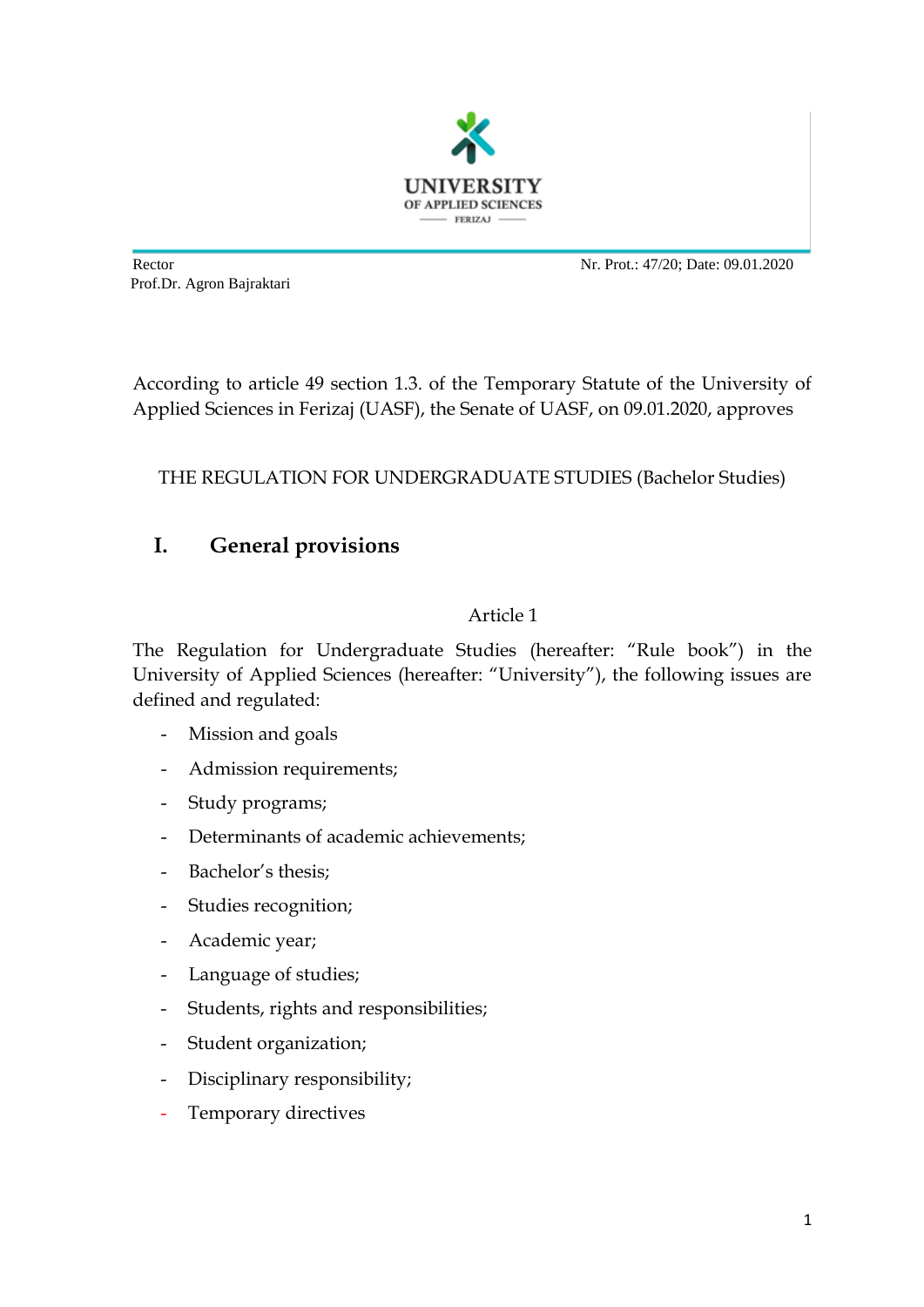# **II. University admission**

#### Article 2

The number of admissions for undergraduate programs is decided by the Senate with a proposal from the Learning/ Scientific Council (hereafter: "Council"). The decision is made based on the practicality of the proposal, taking into account the infrastructure, staff and market needs.

### Article 3

- 1. All candidates that pass their Matura Exam have a right to apply to University.
- 2. Candidates who have completed secondary, without the Mature Exam, and possess the necessary diploma have to sit an entrance exam in order to be able to enroll in University.
- 3. Undergraduate admission criteria:
	- 3.1. Successful completion of secondary school in Kosovo and possession of a diploma
	- 3.2. Successful completion of primary and secondary school with at least 12 years of education and possession of respective diploma(s)
	- 3.3. Successful completion of primary and secondary school with at least 12 years of education abroad, verified by a diploma, if the Ministry of Education, Science and Technology has deemed it equivalent to the secondary school diploma in Kosovo
	- 3.4. In the admissions procedure, the University arranges additional exams for specific study fields – or entrance exams for certain subjects – which are approved by the Ministry. The student must pass the entrance exam successfully in order to enroll in the first year of studies at the University.
- 4. The criteria for assessment, ranking and admission are appointed by the Ministry and University Senate.

#### Article 4

The candidates that are not admitted to University have the right to lodge a complaint in the first 48 hours after the results are published. The complaints are processed by the Complaints Committee, which is part of the University.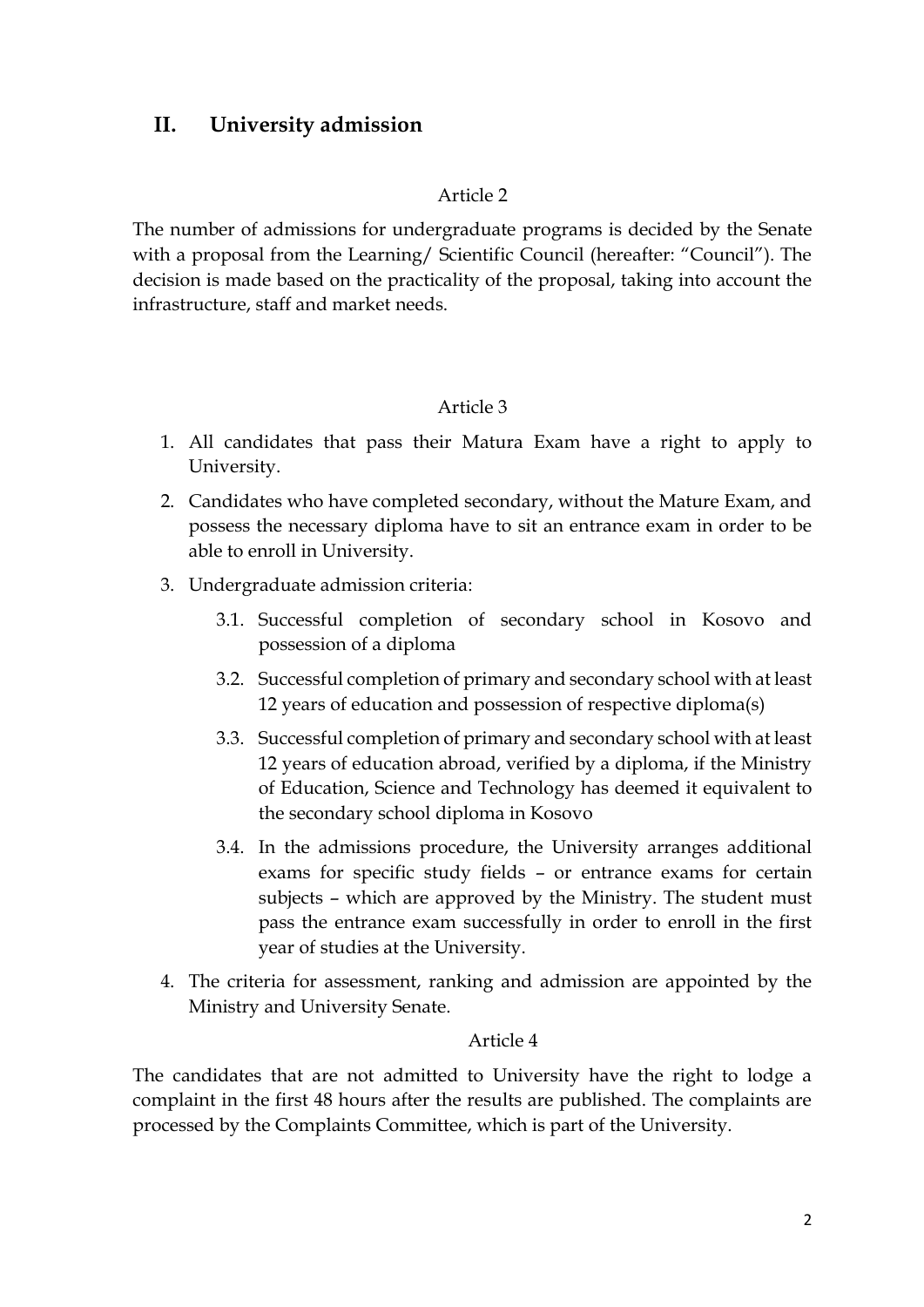Required documents to apply:

- Secondary school diploma;
- Secondary school transcript;
- Verification for the assessment in the Matura Exam subjects;
- Birth certificate;
- Identification card (copy);
- Application payment, decided by the Ministry.

### Article 6

Candidates that are admitted to the University must, upon their enrollment, provide:

- 2 (two) photographs, size 4.5 x 6 cm;
- The registration form which is given at the University once you enroll;
- The payment form for the semester which is decided by the Ministry.

# **III. Study programs**

## Article 7

Studies at the University are held according to the study programs, prepared by the Council and approved by the Senate.

- 1. The University offers undergraduate programs (Bachelor) of the first cycle according to the European Qualifications Framework, which consist of three years and six semesters, during which time the student accumulates at least 180 credits in ECTS.
- 2. The University provides only full-time studies. Studies at the University are focused on the following academic programs:
	- Industrial Management (Bachelor of Science)
	- Hotel and Tourism Management (Bachelor of Science)
	- Industrial Engineering and Information Technology (Bachelor of Science)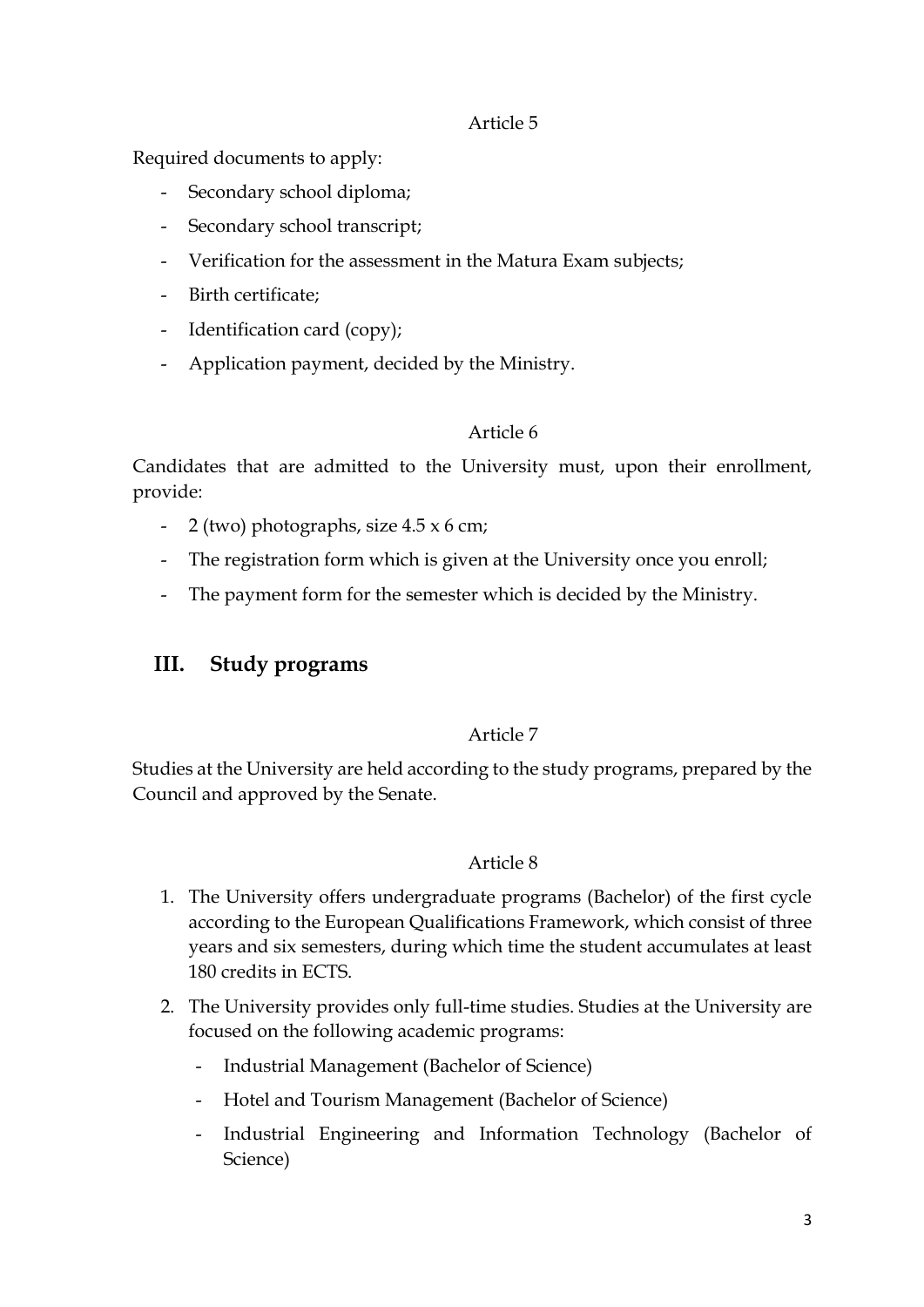- Interior Architecture and Furniture Design (Bachelor of Science)
- Design and Construction of Wood Products (Professional Bachelor's Degree)
- Graphic Design and Multimedia (Professional Bachelor's Degree)
- 3. Upon successful completion of undergraduate studies, the student earns a Bachelor's degree, depending on the department or area of study.

Upon successful completion of Bachelor studies, the student is qualified for the following fields:

## **1. Industrial Management:**

- Implementation of knowledge about theoretical concepts and disciplines that support the management of industrial technology
- Demonstration of critical thinking in solving complex, industrial problems in the management of technology
- Clear articulation of complex and sophisticated ideas by using a wide range of media and formats
- Performance of activities with good social and leadership skills as well as a clear demonstration of responsibility
- Development of management and teamwork skills, as well as the ability to coordinate relevant tasks and programs

# **2. Tourism and Environment Management**

- Study and gain basic knowledge on qualitative management in Hotel and Tourism
- Employment opportunities in hotel businesses, especially management of businesses
- Employment in travel and tourism agencies
- Preparation of projects related to the field of hotel and tourism

## **3. Industrial Engineering and Information Technology**

- Understanding of basic concepts of mechanical engineering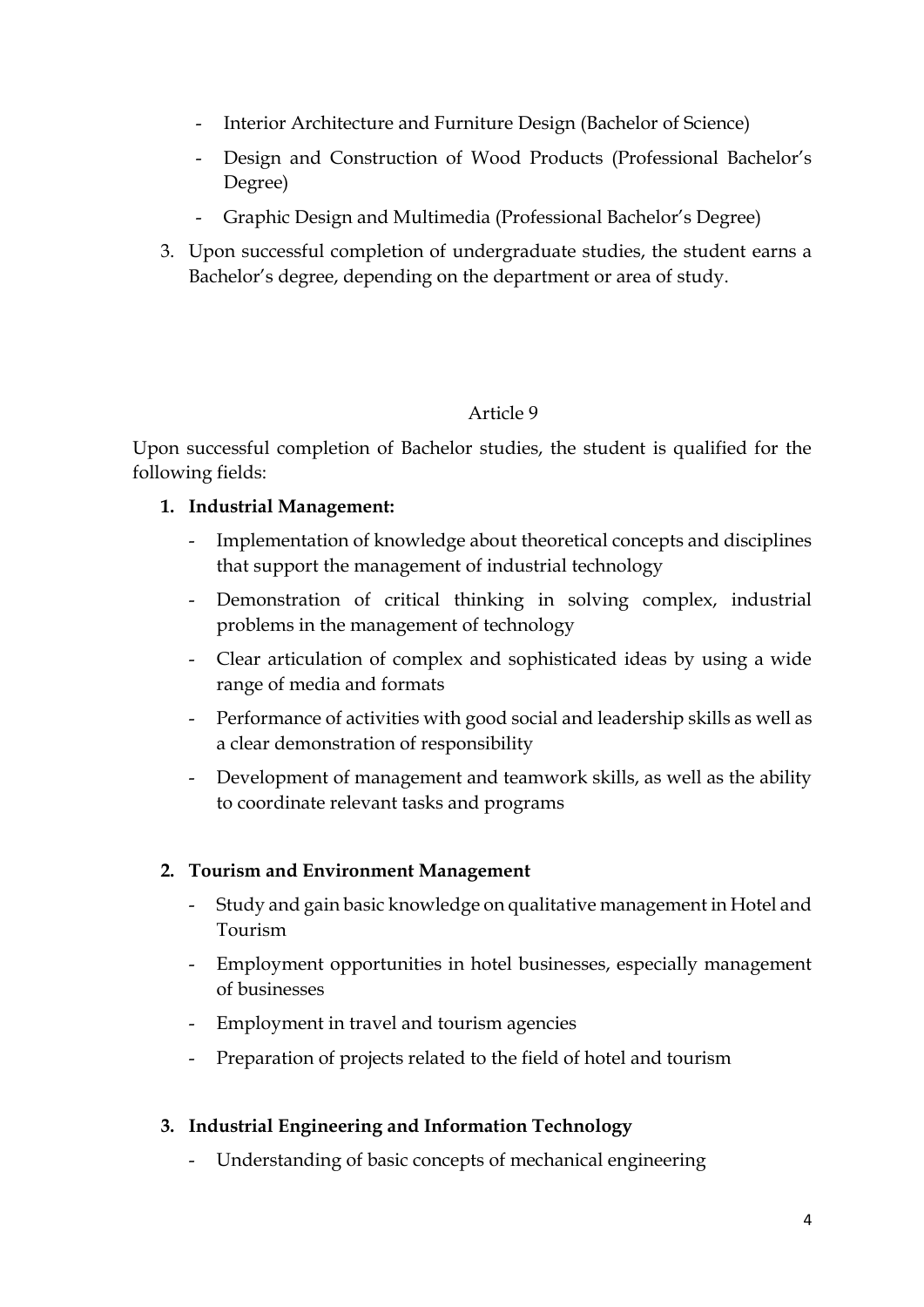- Recognition of different types of artificial materials and the technology of their processing
- Development of practical skills for the production of various materials, especially plastic ones
- Mastery and application of theoretical and practical knowledge in conducting a research project/paper (such as a thesis)

## **4. Interior Architecture and Furniture Design**

- Study and gain basic knowledge on wood materials and their properties, methods, techniques and processing technology, as well as quality control in general
- Projection, construction, reconstruction and practical implementation of projects in the process of production and assembly in interior and exterior
- The furnishing of public and individual buildings while using their own projects or potential clients
- Work in project studios and manufacturing enterprises, wherein they implement and execute furniture projects and interior design
- Involvement with furniture manufacturing enterprises, manufacture wood industry products, special products and sublimation of wood products.

# **5. Design and Construction of Wood Products (Professional Bachelor's Degree)**

- Ability to sketch products,
- Understanding of the components of Design and Construction of Wood Products,
- Demonstration of critical thinking in solving complex problems related to interior and wood construction,
- Implementation technical skills which are to be applied in product manufacturing,
- Design and constructive selection of products that are to be manufactured,
- Practice of efficient communication skills with enterprise employees,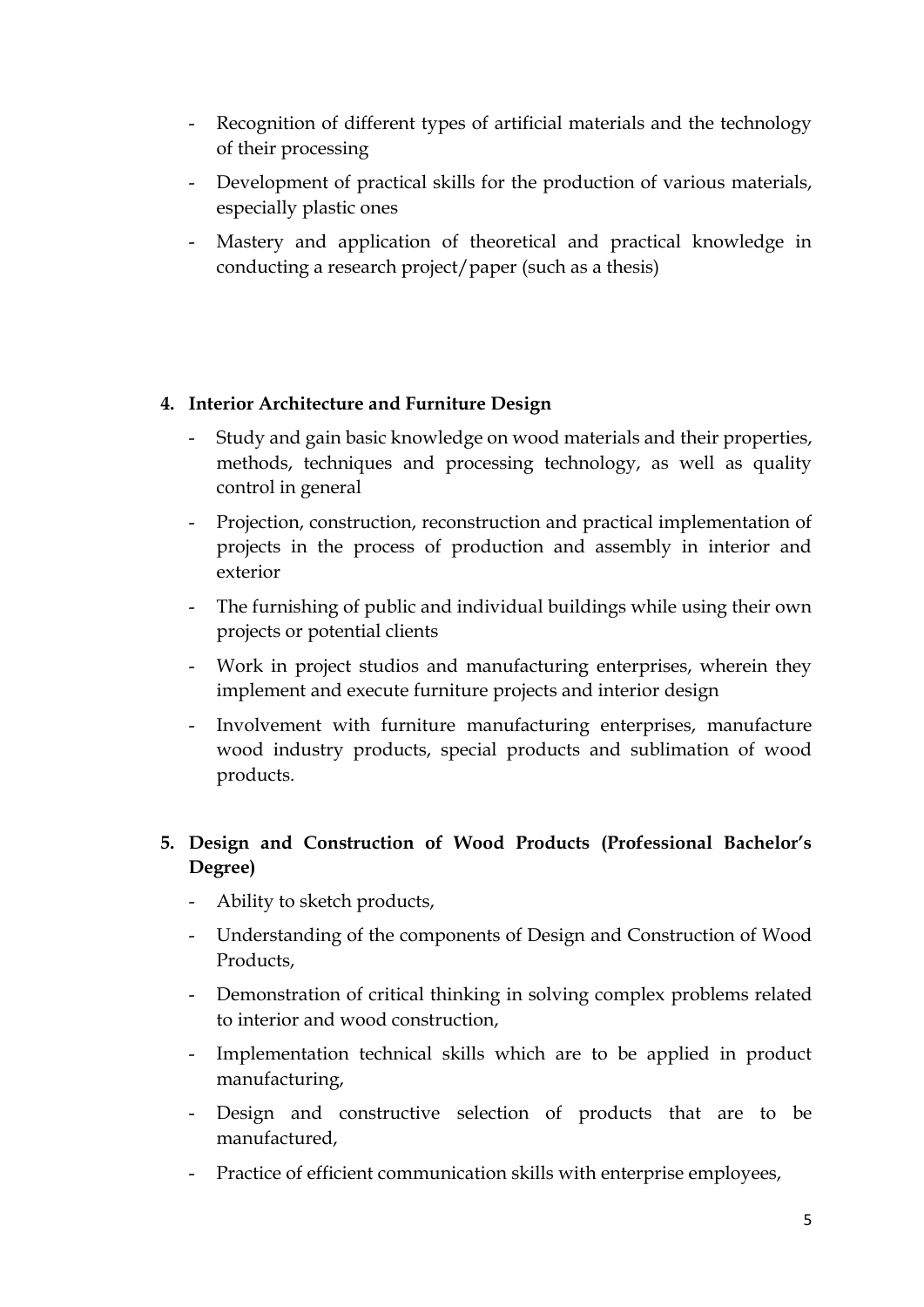- Calculation of the price of manufactured products and ability to manage product manufacturing

## **6. Graphic Design and Multimedia (Professional Bachelor's Degree)**

- Analysis of various professional artistic problems;
- Application of skills and knowledge in carrying out various activities in the field of graphic design
- Contribution to new ways of thinking and innovative processes
- Individual and group work when dealing with theoretical and practical problems (finding and applying adequate methods in scientific research);
- Comprehension of the complexity of the processes of graphic press operation and design services;
- Utilization of modern computer software (Corel Draw, Adobe Photoshop, Adobe InDesign, Adobe Flash, Adobe Illustrator, Adobe Dreamweaver, Open source web (wordpress) etc.) when designing and providing graphic press and design services;
- Planning, initiation and execution of various projects in the field of graphic design and multimedia (audio, video);
- Management of work protection and security as well as environmental protection.

#### Article 12

For the two-subject study programs, joint and interdisciplinary, the University will, if necessary, act in accordance with Statute directives or active judicial directives.

## Article 13

**The appointment of academic staff**. The following have the right to teach in undergraduate studies: Full-time professors, Associate professors and Assistant professors, Lecturers and Docents. Only academic staff with the academic rank of full-time professor, associate professor, assistant professor and in certain cases personnel with Master's degree, but only under the supervision of personnel with the rank of assistant professor or higher, with the suggestion of the Council and approval of the Rector.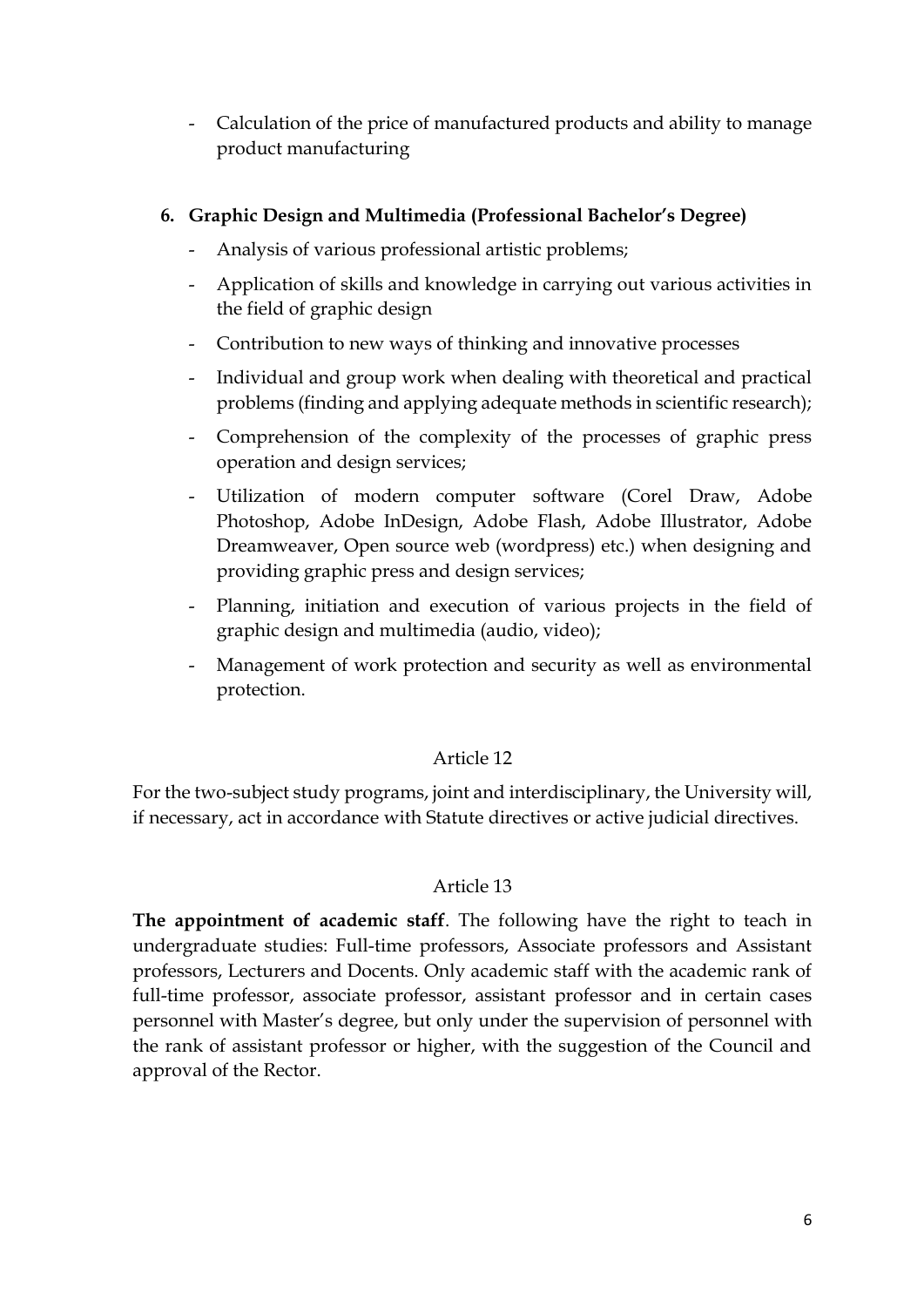# **IV. Determinants of academic achievement**

#### Article 12

The following methods are used for assessing academic achievement:

- 1. Exams
- 2. Mid-term exams
- 3. Seminar paper
- 4. Professional practice
- 5. Practical exams

### Article 13

The following are used to measure a student's performance in exams:

- 10 and 9 (excellent)
- $\bullet$  8 (very good)
- $\bullet$  7 (good)
- 6 (sufficient)
- $\bullet$  5 (fail)

- 1. Exams are a valid measure of knowledge and academic achievement.
- 2. Exams can be arranged separately for each subject or be merged depending on the study program (with an examination committee).
- 3. Exams are held on campus and they include:
	- 3.1. Written exams;
	- 3.2. Oral exams;
	- 3.3. Written and oral exams;
	- 3.4. Practical exams.
- 4. Exams that are both written and oral are held within 7 days.
- 5. Exams are graded by the instructor, or the examination committee.
- 6. Exams can be held in the presence of the examination committee if:
	- 6.1. The student has lodged a complaint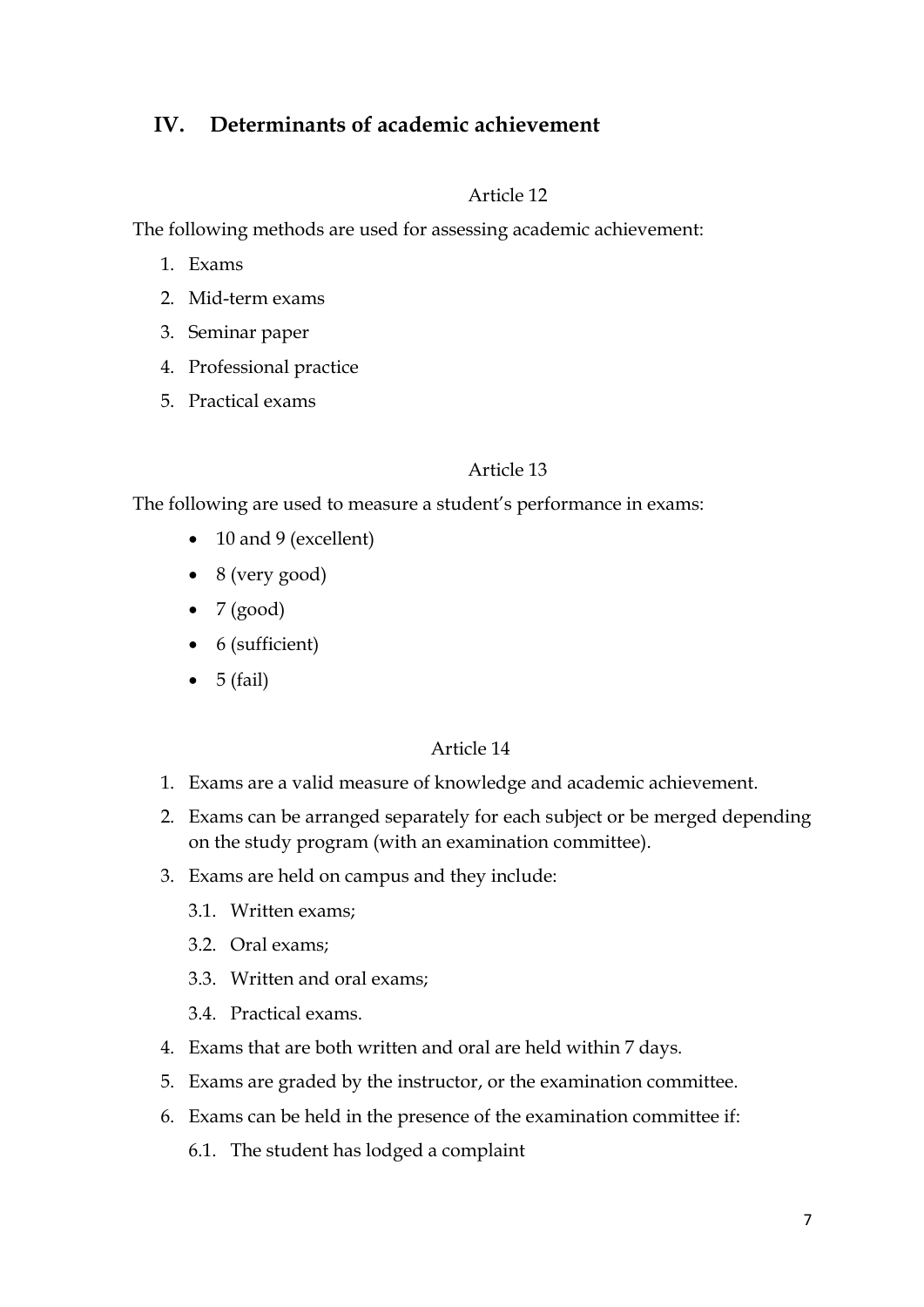- 6.2. If it is so determined by the study program
- 7. The examination procedure is determined by the study program, while the assessment methods are determined by the syllabus.

- 1. Exams at the University are held at certain exam dates and times.
- 2. Exams take place in winter (January), spring (June) and fall (September).
- 3. The exact time and date of exams is appointed by the study calendar.
- 4. The starting date and ending date of each exam term is suggested by the Council and is approved by the Senate.
- 5. Exam timetables are announced at the start of each academic year for the entirety of year.
- 6. Exam timetables are appointed in a way which ensures that students do not have more than one exam in a day.
- 7. Exam timetables must be respected both by the instructor and the student.

### Article 16

- 1. Exam registration begins no earlier than 6 weeks before exams end, and no later than 8 days before they begin.
- 2. Exam timetables are announced no later than three days before the date that the exams are scheduled for.
- 3. If the student does not show up for the exam or decides not to take the exam, the latter is considered failed and the student is given a 5.
- 4. If the student is part of an international exchange program or is on an internship abroad during the scheduled exam dates, then he or she can be allowed from the Council to take the exam ahead of time.

- 1. The student has a right to lodge a written complaint about a grade to the dean of the faculty. The complaint must be lodged within two work days after the results are published.
- 2. A complaint may be lodged for the following reasons:
	- 2.1. About a written exam lodge a complaint about the grade given;
	- 2.2. About an oral exam lodge a complaint about the grade given;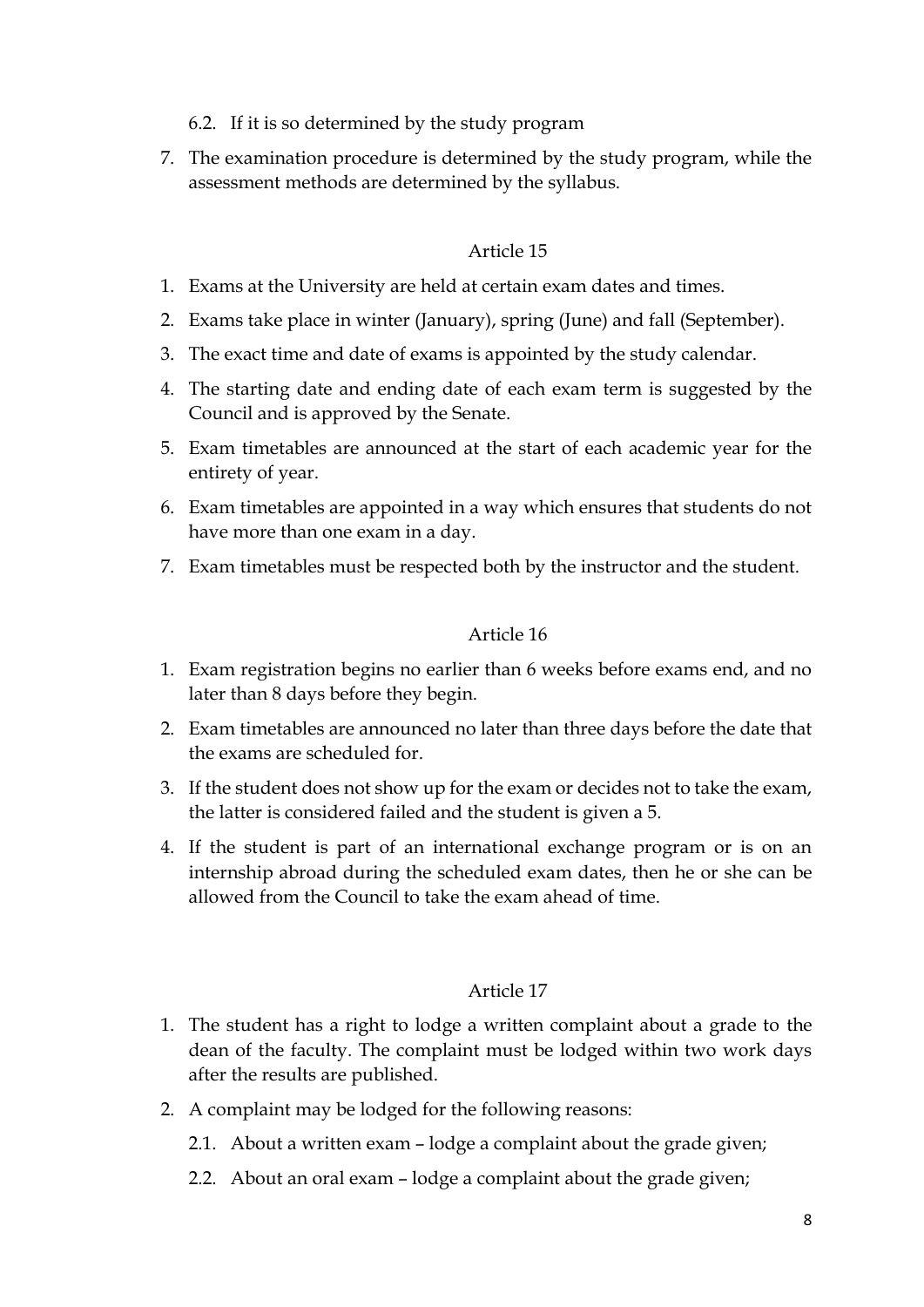- 2.3. About an exam that is both written and oral;
- 2.3.1. About a grade given for a written exam before taking the oral exam;
- 2.3.2. About a grade given for an oral exam, meaning the grade for the written exam is accepted.
- 3. The dean assembles the examination committee within a work day after receiving the complaint and appoints three members, not including the instructor against whom the complaint was lodged.
- 4. If the oral exam is repeated, the committee does the evaluation on the next work day after it has been appointed.
- 5. If the complaint lodged is about a grade for a written exam, the exam will be inspected by the committee on the next work day after it has been appointed.
- 6. The student cannot lodge a complaint about the evaluation of the committee.
- 7. The exam papers are kept for 30 days after the exam takes place.

- 1. The student has a right to retake an exam which he or she has failed.
- 2. The student has a right to retake an exam up to three times.
- 3. The student may be allowed to retake an exam for the fourth time after lodging a complaint to the dean. The exam will then be taken with the examination committee present, which consists of three members appointed by the dean.
- 4. If the year of study is repeated, the previous amount of failed exams will not be taken into consideration.
- 5. If the student again fails an exam four times during the repeated year, he or she will no longer be considered a student in the same study program.
- 6. One may become a student again if one decides to enroll in a different study program. The Council will decide which previous exams will be taken into consideration, as well as determine the responsibilities of the student for the new study program.

- 1. Upon completion of the final semester of bachelor studies, the student is given 12 months to finish all his or her exams (graduation period).
- 2. The student can request an additional 12 months of the graduation period from the dean.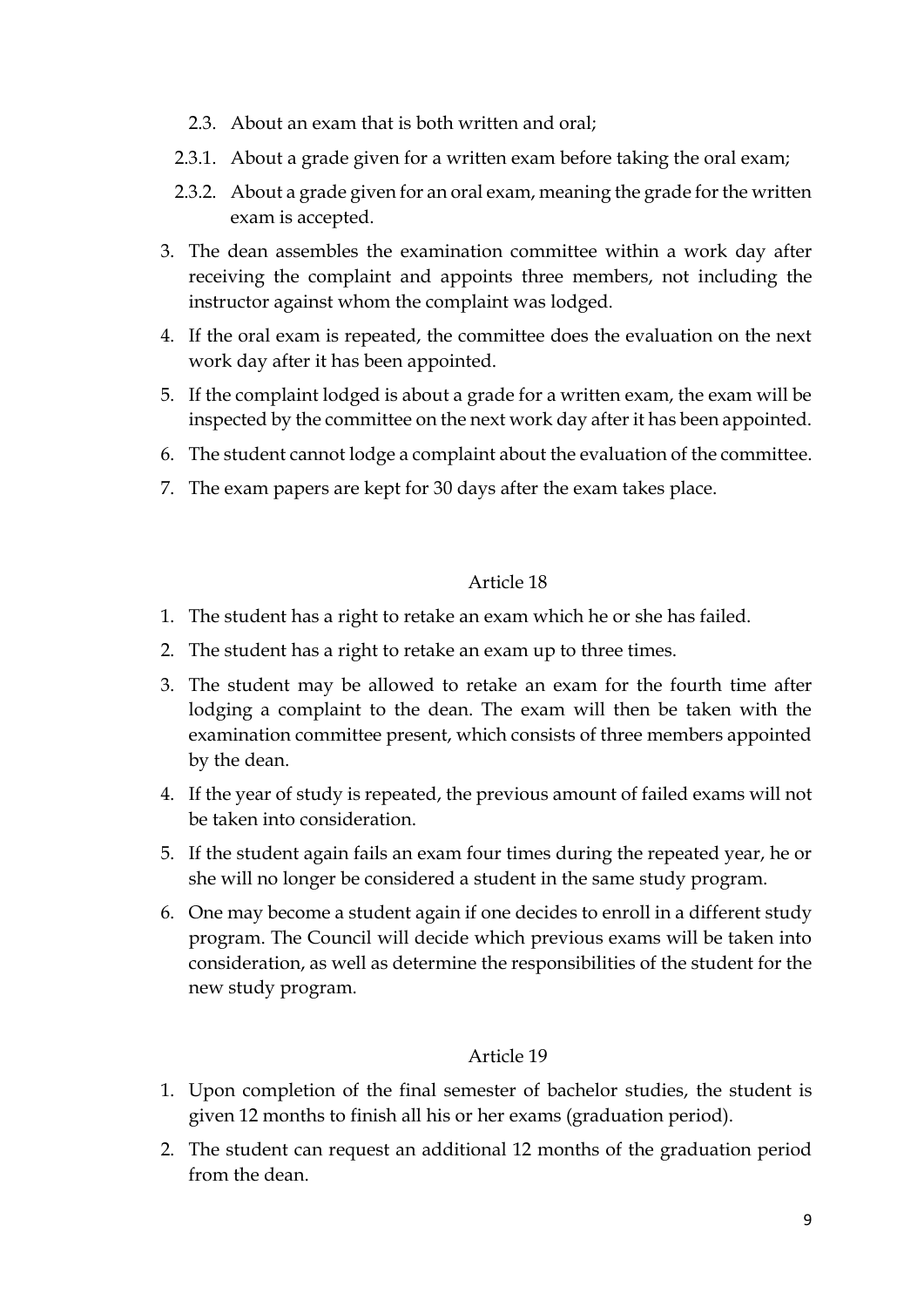# **Bachelor's thesis**

## Article 20

- 1. Undergraduate studies are completed when the student passes the last exam. The only exception is study programs which have a bachelor's thesis in their curricula, an exam before a committee, with which the studies are completed.
- 2. A bachelor's thesis is individual work through which the student shows that theoretical knowledge and skills acquired throughout his or her studies can be successfully utilized in solving practical problems in certain scientific fields.
- 3. A bachelor's thesis can also be written by two or three students wherein each candidate shows his or her contribution.
- 4. The permission to do a joint bachelor's thesis is given by the Council.

## Article 21

Bachelor's thesis can be evaluated with grades 6 to 10 and it takes a certain amount of credits (ECTS) depending on the study program.

## Article 22

- 1. A bachelor's thesis can be made official upon the student's request, signed by her or his mentor. The approval of the thesis may be given if the student has only one exam left to pass and when the University verifies that the other exams have been passed.
- 2. After the approval of the thesis from the Council, an assessment committee from the relevant field is appointed and it consists of three members (the mentor and two members of the academic staff) as well as an additional member.

- 1. The bachelor's thesis cannot be defended until 30 days have passed since its approval.
- 2. Five identical copies of the bachelor's thesis should be submitted to the committee 7 days before the defense.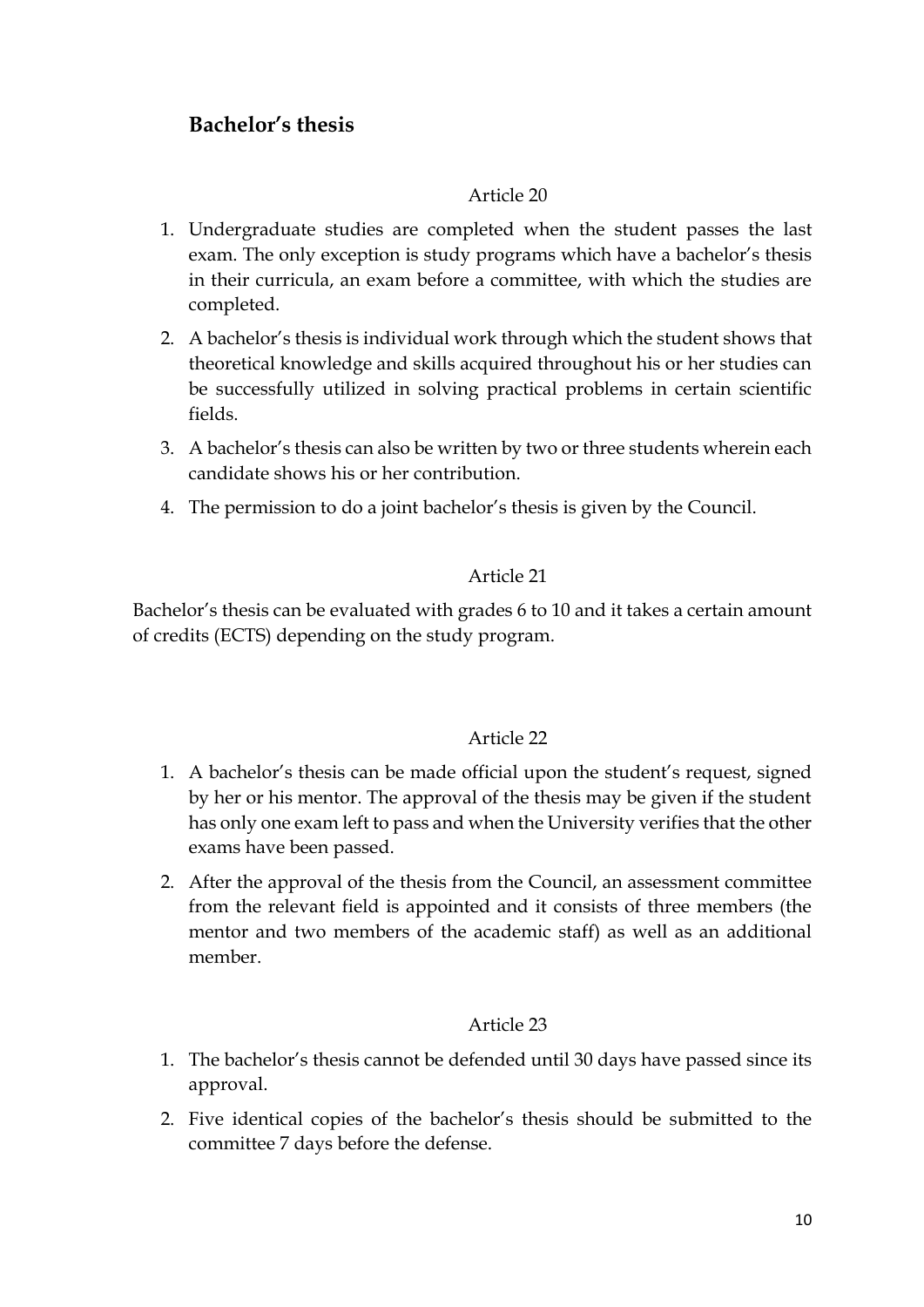- 1. The thesis should be defended within a year of its approval.
- 2. If the thesis is not defended in due date, the student can make a request to the dean who can extend the date to an additional year. If the candidate again fails to defend the thesis, a new thesis will be appointed.
- 3. If the thesis is evaluated negatively, the defense procedure may be repeated again 30 later.
- 4. If the candidate fails to receive positive evaluation for the defense, he or she will lose the right to defend the same thesis and must start procedures to take on a different topic.

## Article 25

The defense is public and takes place on University grounds. A written record is kept during the process of the defense. The grade given during the evaluation is written on the record and on the student's registration form.

### Article 26

Upon successful defense of the thesis, the student completes his or her studies and earns a Bachelor's degree. The graduate is provided with an academic transcript, diploma supplement and a diploma for the completion of studies.

## Article 27

After the defense, the Committee does the evaluation and communicates the result of the defense.

The Committee evaluates the defense with grades 6 to 10, completes the procedure and sends the materials to the administration to be further processed.

# **V. Recognition of studies**

#### Article 28

1. In accordance with the Lisbon Recognition Convent and the administrative directives of MEST, as well as those of the UASF Statute, the University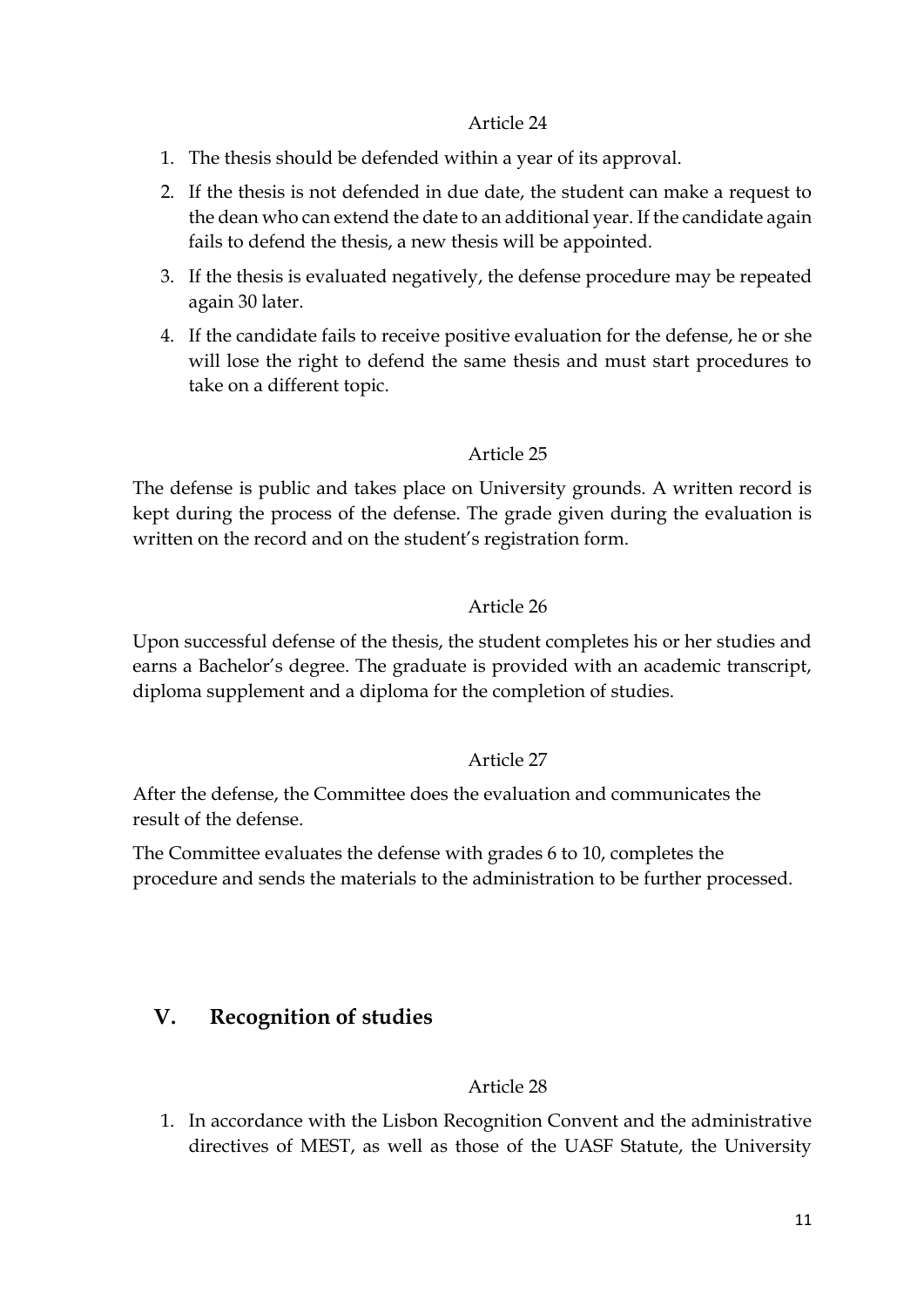accepts qualifications (titles, diplomas, exams) from licensed national or international institutions of higher education.

- 2. In accordance with the Administrative Directives of MEST on the rules and procedures on the recognition of professional higher education schools and university degrees earned outside the Republic of Kosovo, the University has the authority to recognize diplomas received from professional higher education schools, university degrees and study certificates in order to continue studies.
- 3. If the qualifications are approved, the student has the right to continue studies at the University.

## Article 29

The recognition procedure transpires at the University. The decision to recognize studies is determined by the information obtained from the relevant European database and is in coordination with the National Recognition Committee which is responsible for the implementation of the Lisbon Recognition Convention. In other cases, the decision is determined by the directives of the University Statute.

# **VI. Academic year**

- 1. In accordance with its Statute, the University organizes studies in keeping with the existing study programs of the academic year which is 12 months long. The academic year begins on the 1<sup>st</sup> of October and ends on the 30<sup>th</sup> of September.
- 2. The active period of studies (lectures, exercises, seminars, mid-term exams) is divided into two semesters. The winter semester starts on the 1st of October and ends on the 15th of January. The summer semester stats on the 16th of February and ends on the 31<sup>st</sup> of May.
- 3. A subject can be taught for 15 weeks in one or two semester, or it can be taught all at once in one semester.
- 4. The lecture timetable is announced at the beginning of each academic year and after it is published it must be respected both by the students and the instructors.
- 5. The annual student load of lectures, exercises, preparations and others is 750 hours for one semester, namely 1500 hours for a year, which corresponds to 39 credits for a semester or 60 credits for a year. Every ECTS credit is equal to 25 hours of student assignment.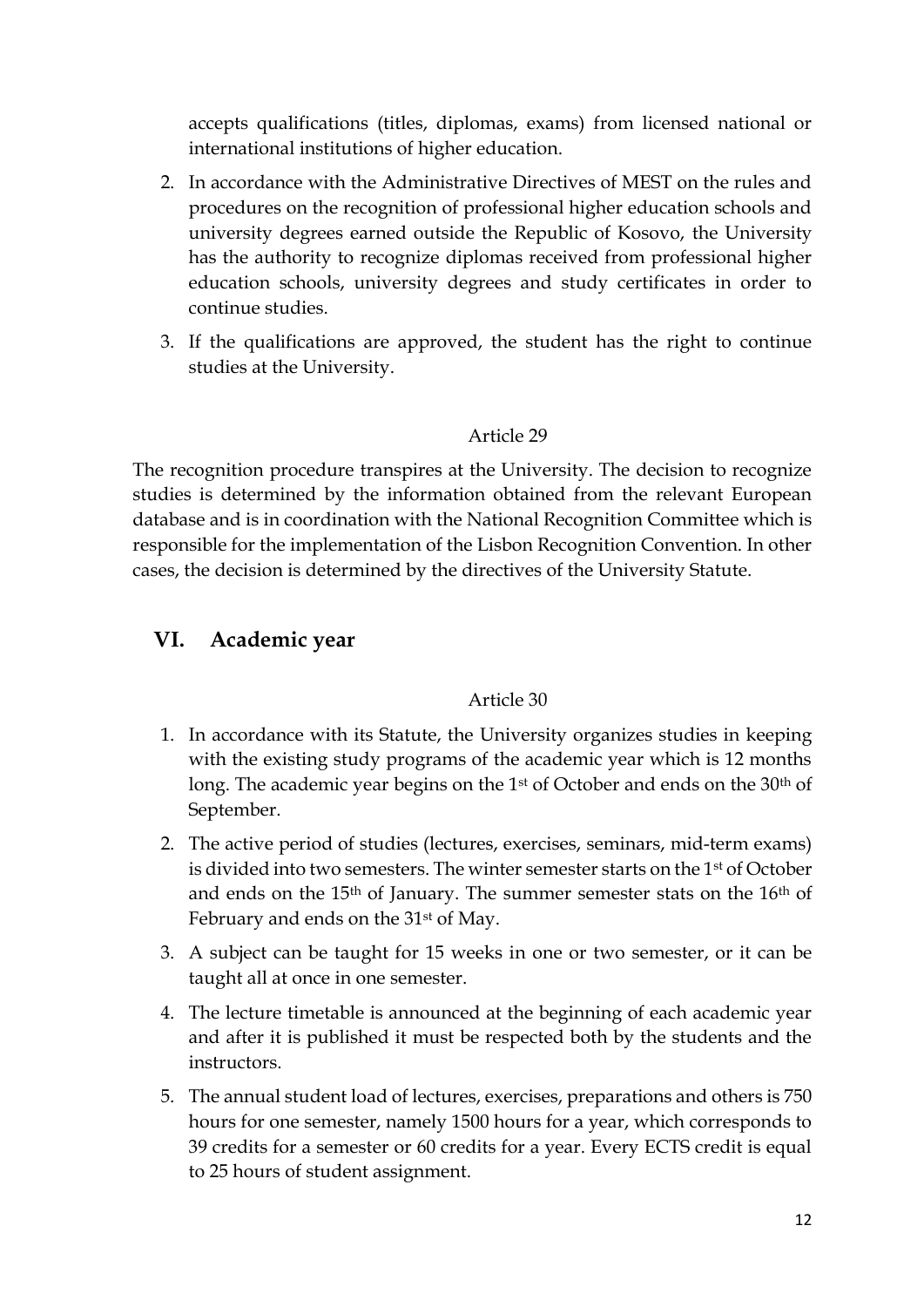# **VII. Language of Studies**

#### Article 31

- VIII. 1. At the University, studies are organized in Albanian language.
- IX. 2. On the proposal of the Council, the Senate may decide on programs of study in other languages in justified cases and in need (promoting academic exchange), situations in the labor market, student interest, academic orientation of teachers) that favor academic development. of the University.

#### **IX. Students - status, rights and responsibilities**

#### Article 32

9.4. The person enrolled in the University has the status of a student.

9.5. Student status is verified with the student card (student card).

9.6. The form and content of the student card is determined by special regulations issued by the Senate.

#### Article 33

Students admitted to the University have the right to:

- 1. participate in all lectures, seminars and lessons organized in the subjects of the chosen study program according to the progress of the studies;
- 2. use university libraries and other student services;
- 3. participate in elections for student representatives in university bodies;
- 4. regularly attend meetings of the Council, the Senate and other structures where they have been designated as members and perform such duties in a sincere and committed manner. In the event of a conflict of interest regarding the content, delegated student members do not attend meetings of the aforementioned bodies.
- 5. present new ideas and controversial opinions without risking the loss of the student's place or privileges they may enjoy from the University;
- 6. complain about the quality of the teaching process or the infrastructure of the University.
- 7. challenging a University decision or action against them in the Ministry and in the competent court.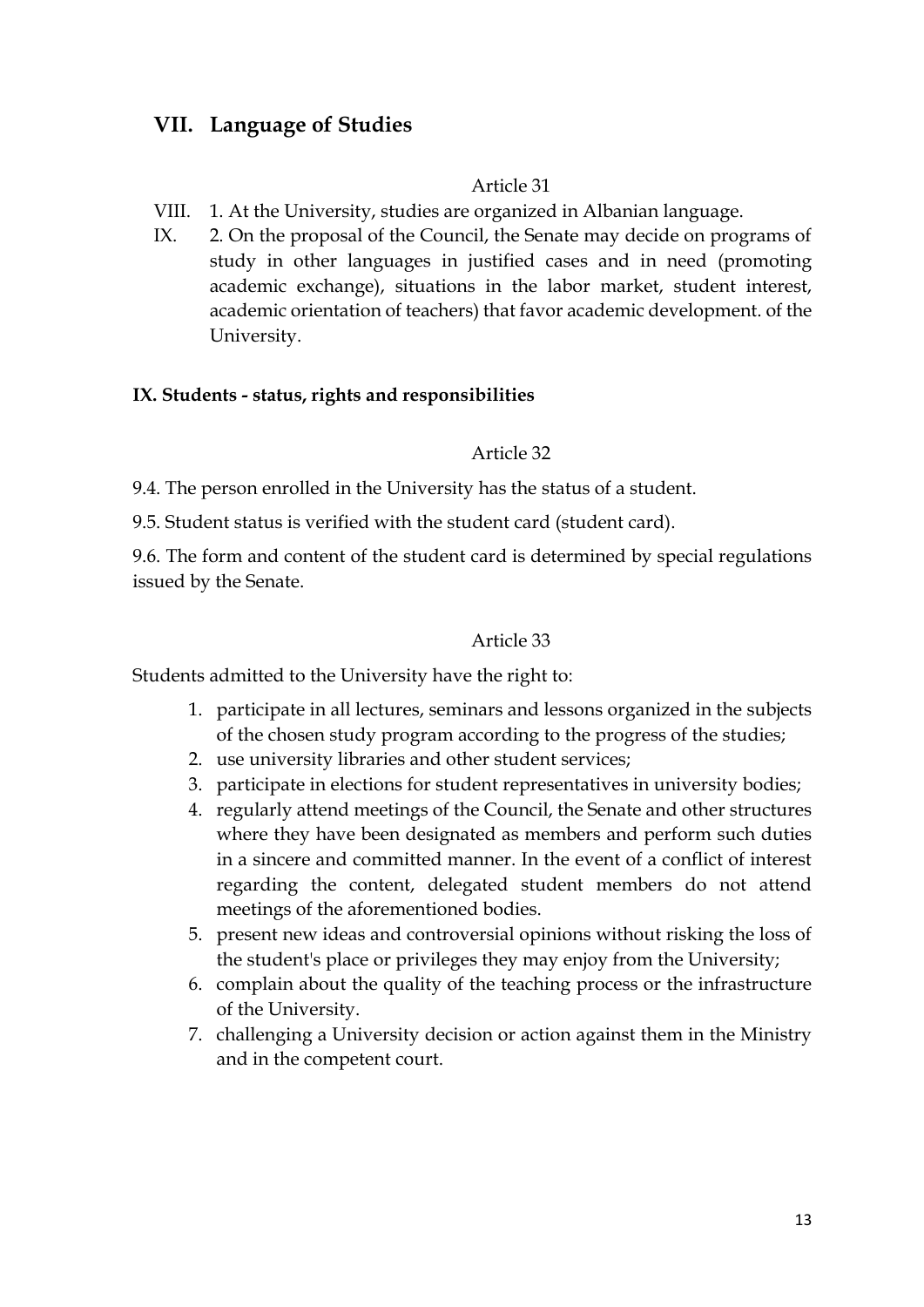Students admitted to the University are required to:

- 1. To comply with University regulations;
- 2. To respect the rights of staff and students;
- 3. Pay due attention to their studies and participate in academic activities;
- 4. Attend lectures in accordance with the rules of the specific study program;
- 5. Behave well in and outside the University premises so as not to discredit the University;
- 6. Observe the rules of the student's code of ethics;
- 7. Pay the fees and charges that are set.

#### Article 35

- 1. Successful completion of the year in accordance with the study program is a prerequisite for the student to enroll in the following year.
- 2. A student who has not successfully completed the year must re-enroll in the same year of study.
- 3. The maximum number of re-enrolled years is equal to the number of regular years of study concerned.

#### Article 36

- 1. A full-time student loses status for the following reasons:
- 1.1.When deciding to leave studies;
- 1.2.When he has completed his studies;
- 1.3.When failing to enroll in the academic year;
- 1.4.When he has not completed his studies in the double period of study duration;
- 1.5.When it reaches the maximum number of years without successfully completing studies;
- 1.6.In the case of expulsion, based on the decision issued after the disciplinary procedure.

2. The student may apply for an extension of study time of one or two years. The decision is taken by the Council. If a positive decision is made, the student will have the status of a regular student again.

3. The Council shall apply the special rules for maintaining the status of full-time student in the following cases:

 3.1. For special achievements in the field of sport, certified by amateur or professional status at regional level or above;

 3.2. For individuals with physical disabilities, including sight and hearing, or mental disabilities, certified with a doctor's certificate.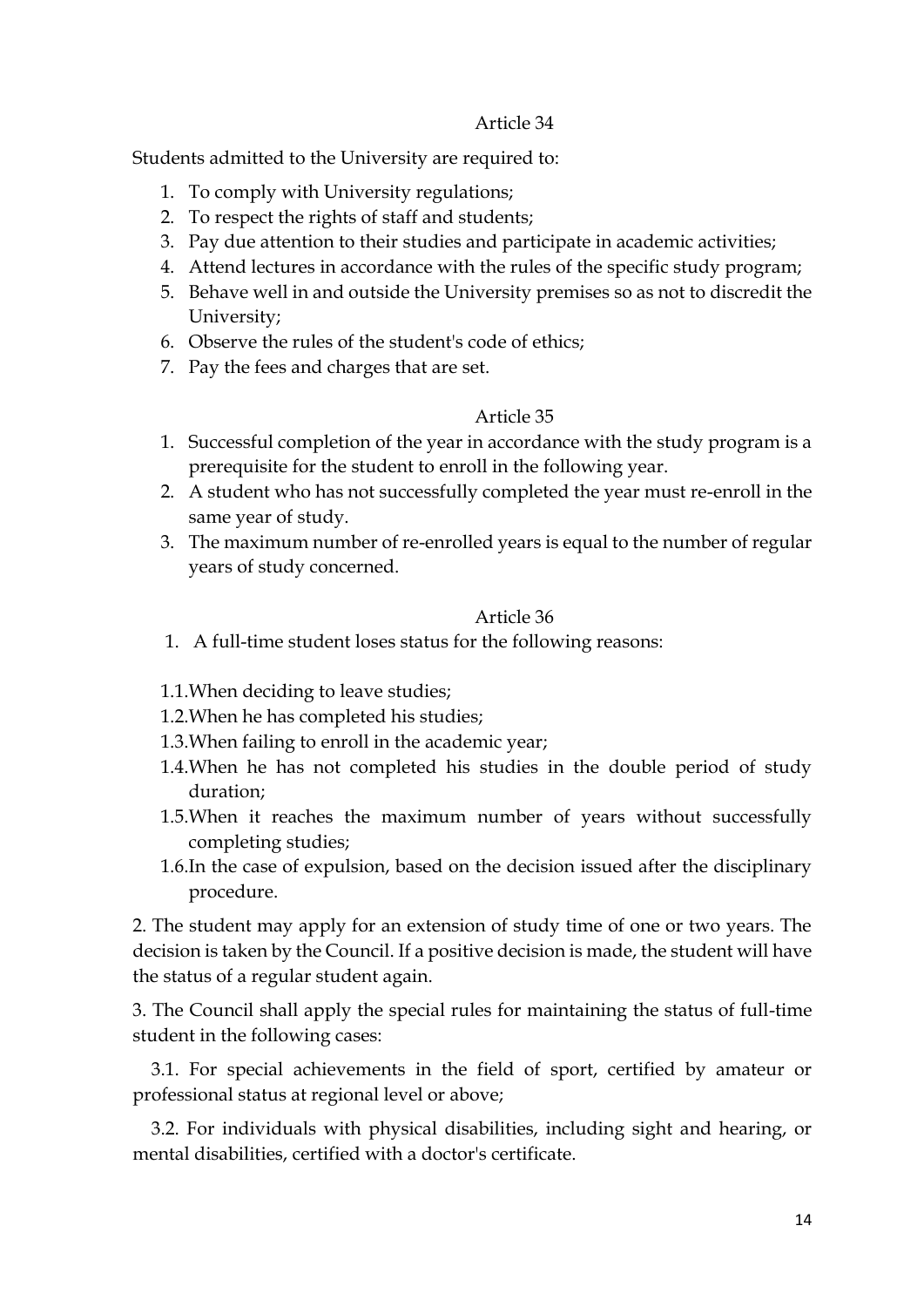4. The decision to register shall be taken annually by the Council.

5. The student may request temporary suspension from the status of full-time student in cases proven to be:

- 5.1. Severe illness;
- 5.2. Child care under the age of three;
- 5.3. Pregnancy and Maternity;
- 6. Other justified cases. The decision is taken by the Council.

### Article 37

Full-time student status is maintained within two years after all exams have been completed. During this time the student must take the diploma exam to complete their studies successfully.

#### Article 38

- 1. A student may re-enroll as a full-time student without any obstacles regarding the period of temporary suspension of full-time student status. The period of temporary suspension of full-time student status does not count towards the duration of studies.
- 2. If the valid syllabus at the time of first student enrollment is not developed in the following year of student enrollment following the temporary suspension of full-time student status, the Board shall decide on differential exams or other additional obligations.
- 3. If the student enrolled in the first year of studies is allowed a temporary suspension and meanwhile the enrollment time is not developed in the following year, the student must continue his studies with new current curricula.
- 4. A request for temporary suspension shall be made at the beginning of the academic year.

# **X. Student organization**

#### Article 39

10.4. Students have the right to establish student organizations to which all students may belong.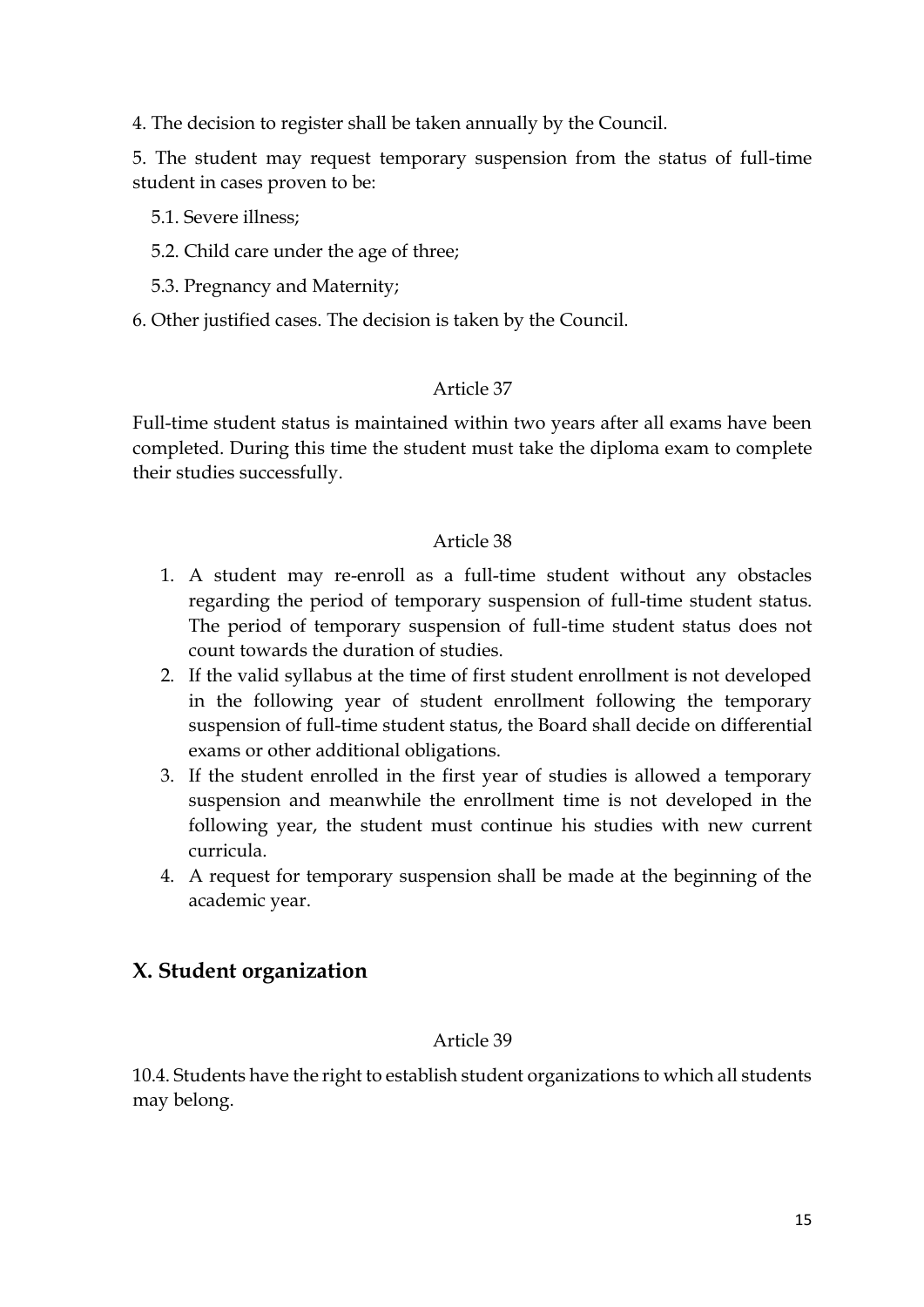10.5. Each student organization has its own statute that is approved by its members in accordance with general regulations issued by the Governing Council. The statute will include the principles of equal opportunity and non-discrimination.

## Article 40

Student interests are represented in the Student Parliament at the University level.

#### Article 41

- 1. Members of the Student Parliament are elected in accordance with the Rules on Student Elections.
- 2. Proposals for Members of Parliament shall be made on the basis of election results every two years.
- 3. The nomination, mandate, number of members of the Student Parliament and their election shall be determined by the Statute and the Rules of Procedure of the Student Parliament.

# **XI. Disciplinary responsibility**

#### Article 42

- 1. The Council excludes from the University permanently or temporarily students who violate the rules.
- 2. Students accused of violations have the right to be heard by the disciplinary committee which advises the Council.
- 3. Students punished by disciplinary measure have the right to appeal to the Appeals Commission as a second instance body.
- 4. Other matters shall be complied with in accordance with the Regulation on Disciplinary Liability for Students issued by the Governing Council.

# **XII. Transitional and Final Provisions**

## Article 43

For matters not covered by this Regulation, the provisions of the Law on Higher Education of Kosovo and the University Statute shall apply.